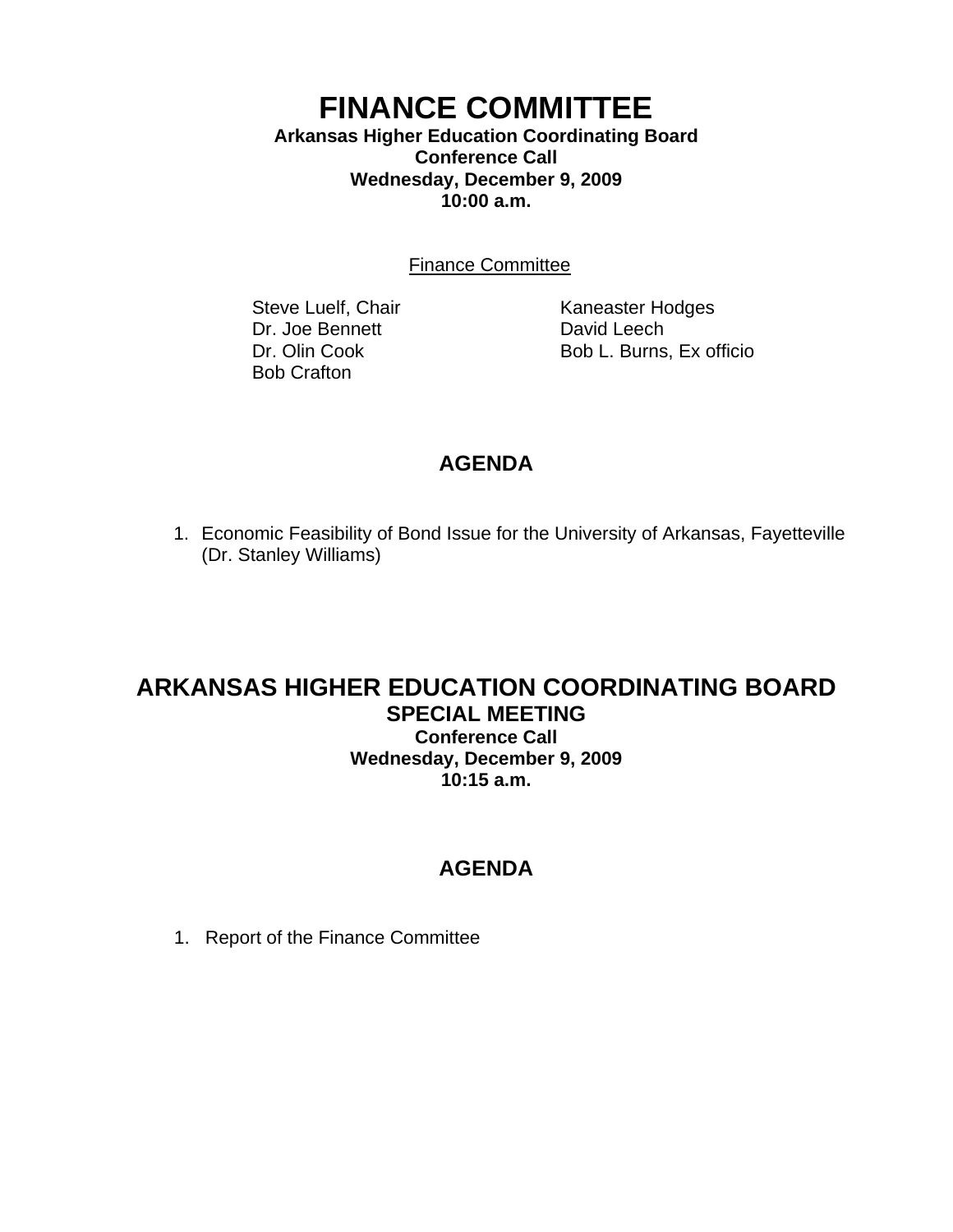Agenda Item No. 1 Higher Education Coordinating Board December 9, 2009

#### **ECONOMIC FEASIBILITY OF BOND ISSUE UNIVERSITY OF ARKANSAS, FAYETTEVILLE**

**\_\_\_\_\_\_\_\_\_\_\_\_\_\_\_\_\_\_\_\_\_\_\_\_\_\_\_\_\_\_\_\_\_\_\_\_\_** 

The University of Arkansas, Fayetteville requests approval of the economic feasibility of plans to issue bonds not to exceed \$54 million with a term of up to 30 years at an estimated annual interest rate not to exceed 5.5 percent.

Proceeds from the bond issue will be used for E&G and auxiliary purposes. The University of Arkansas Board of Trustees approved this action at its meeting held on November 13, 2009.

The combination E&G and Auxiliary issue will be approximately \$54 million including the cost of issuance with an annual debt service of approximately \$3.4 million. The E&G issue will be approximately \$44 million with an annual debt service of approximately \$2.75 million and a term of 30 years. The Auxiliary issue will be approximately \$10 million with an annual debt service of approximately \$650 thousand and a term of 30 years.

The proceeds from this issue will be used to fund E&G renovation projects in Peabody Hall for the College of Education and Health Professions (\$8.8 million), Phase I of classrooms and teaching laboratories (\$4.2 million), Old Health Center for Nursing and the Speech and Communication Disorders Clinic (\$5.2 million), Bud Walton Hall for the David and Barbara Pryor Center for Arkansas Oral and Visual History and the Center for Space and Planetary Sciences (\$1.8 million), Davis Hall for University Relations (\$4 million), and Utility Tunnel Expansion (\$1.7 million); to construct the Nanoscale Science and Engineering Building (\$17.5 million); and to purchase property and various equipment (\$672 thousand). The proceeds will also be used to fund auxiliary renovation projects in various residence halls (\$5 million) and one fraternity (\$4.5 million).

Coordinating Board policy regarding debt service provides that a maximum of 25 percent of net tuition and fee revenue may be pledged to educational and general debt service. Net tuition and fee revenue is the gross tuition and fee revenue less unrestricted educational and general scholarship expenditures. Coordinating Board policy regarding debt service for auxiliary projects provides that annual net auxiliary revenues should be no less than 120 percent of the total annual auxiliary debt service. Additionally, Coordinating Board policy requires that a plan be developed for ongoing maintenance for any new facilities constructed with bond proceeds. The University of Arkansas, Fayetteville has embarked upon a multiyear plan to eliminate deferred maintenance and fund the annual upkeep of all facilities. The comprehensive plan includes a \$10/credit hour facilities fee, and other projected revenue which will cover the Nanoscale Science and Engineering Building and include it in the ongoing planned and